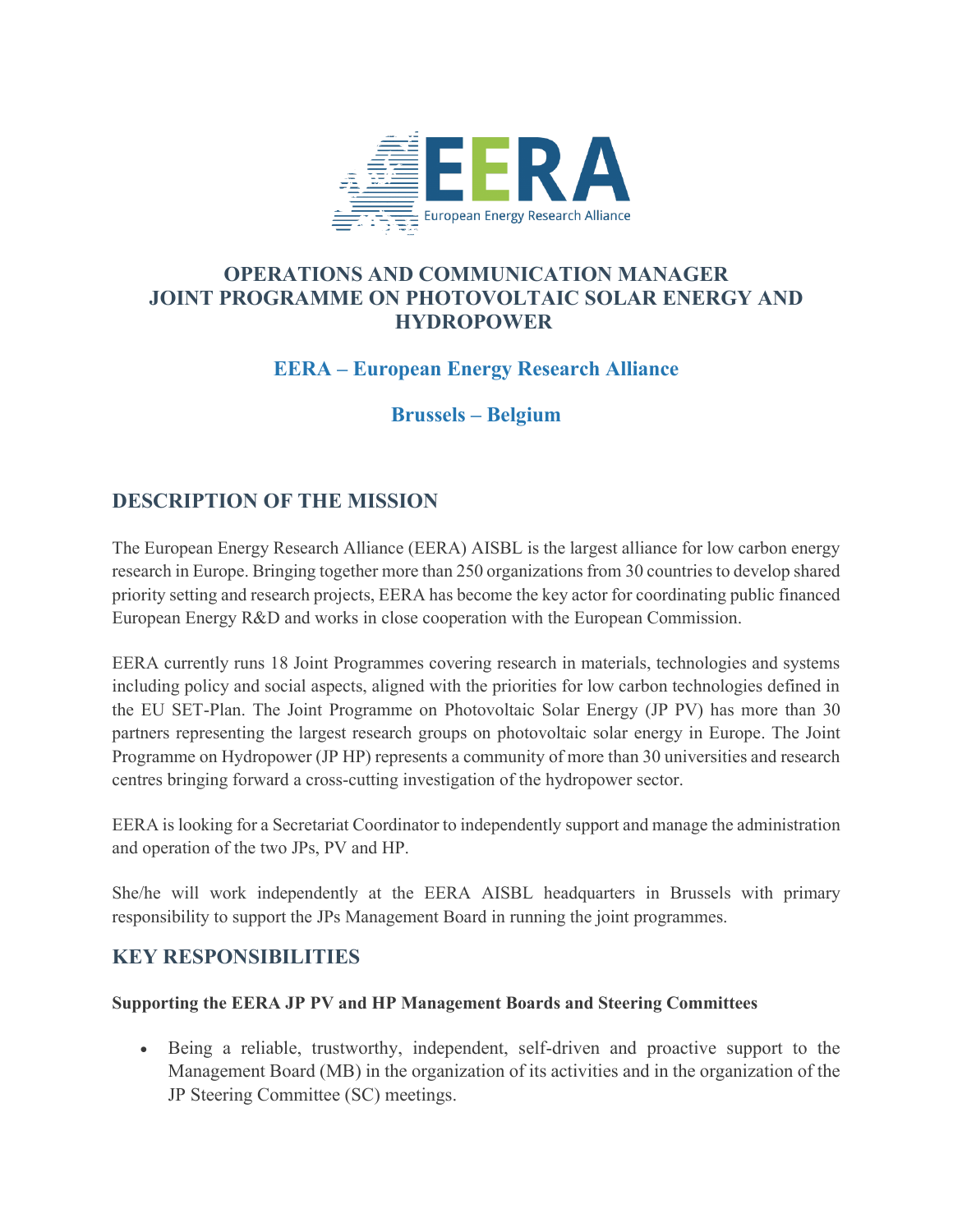- Advising and assisting the JP members on the workings and priorities of EERA and the JPs.
- Supporting the JP Management Boards with interaction with other stakeholders such as the technology and innovation platform ETIP-PV (https://etip-pv.eu/).
- Planning and drafting meeting agendas and minutes of meetings for SC and MB meetings.

#### **Administration and Support of the JP PV and HP**

- Taking responsibilities for all operational tasks linked to the management of the JPs, in collaboration with the JP Coordinators and Sub Programme Coordinators.
- Internal communication: Taking responsibility for the communication within JPs, such as updating contact lists, SharePoint, meeting calendar, information sharing to all partners, etc.
- External communication: Taking responsibility for updating the content of the website and social media channels.
- Creating content for internal and external communication also in collaboration with JP experts, such as Annual Reports, position papers, etc.
- Assisting the JP Mangers and Sub Programme Coordinators with arranging meetings and workshops.
- Setting up the programme for JP General Assemblies, and JP Workshops and Conferences.
- Assisting with the proceedings of scientific workshops.
- Facilitating participation to European Research Programmes, such as Horizon Europe.
- Membership Administration: manage the relationship with member organisations, including membership database, contact person lists, and JP fee collection.
- Other administrative work for the JP in general.

# **SKILLS & EXPERIENCE**

#### **Required Criteria**

- Hold a Higher Education degree; a Master's degree or equivalent is appreciated but not mandatory.
- One year of relevant work experience related to office management, preferably in an international / multi-cultural environment.
- Applicants must be legally entitled to work in the EU. Excellent and proven organizational and teamwork skills.
- Excellent oral and written communication skills in English;

### **Preferred Criteria**

• Project management skills